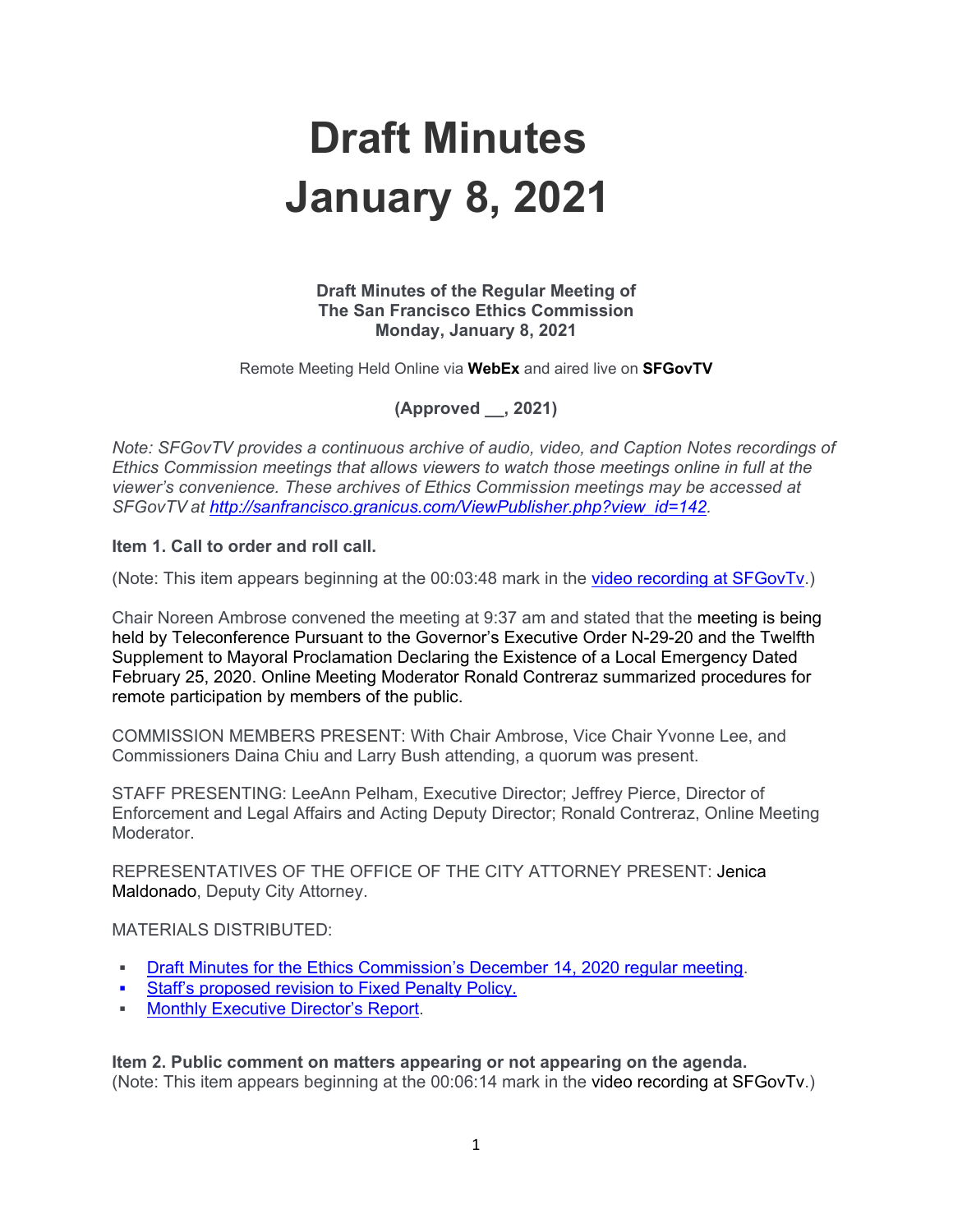No public comment was received.

# **CONSENT CALENDAR ITEMS**

Chair Ambrose called the consent calendar.

**Item 3. Draft Minutes for December 14, 2020 Ethics Commission Regular Meeting.** (Note: This item appears beginning at the 00:09:12 mark in the video recording at SFGovTv.)

Vice Chair Lee requested that the Minutes be amended to reflect "bilingual speaker" instead of "non-English speaker in the description of her remarks during Item 6.

Commissioner Bush asked whether written submissions provided ahead of a Commission Meeting would be included with the Meeting Minutes. Director Pelham affirmed that Staff provide written submissions to Commissioners ahead of the meeting when possible and include them with the Minutes when submitted.

Pelham noted that the Commission's public comment policy is available on the website. She stated that in a period of remote meetings Staff can reevaluate how to ensure that written public comment is distributed, since past practice was to make written public comment available hard copy on a table in the meeting room.

**Motion 210108-01 (Bush/Lee): Moved, seconded, and passed unanimously (4-0) a motion to approve the draft Minutes for the December 14, 2020 meetings.**

## **NON-CONSENT CALENDAR ITEMS**

**Item 4. Discussion and possible action on informational items scheduled for presentation at January 5 and 7 Interested Persons meeting on proposed revision to Fixed Penalty Policy and new Streamlined Administrative Resolution Program process***.* (Note: This item appears beginning at the 00:20:21 mark in the video recording at SFGovTv.)

Director Pelham introduced the item. She said that Staff will solicit feedback that Staff receives during the interested persons meetings that will be held and will relay that feedback to the Commission.

Director of Enforcement Jeff Pierce said that the interested persons meetings have been postponed to the last week of January due to lack of response from the public. The meetings will be held Jan 26<sup>th</sup> and 28<sup>th</sup>. Pierce said that he welcomed any input that Commissioners would like to share on the revised policy at this time.

Vice Chair Lee recommended that Staff distribute the notice among members of the press and community-based organizations to ensure the broadest possible participation.

No public comment was received.

**Item 5. Discussion of Executive Director's Report. An update of various programmatic and operational highlights of Ethics Commission staff activities since the Commission's**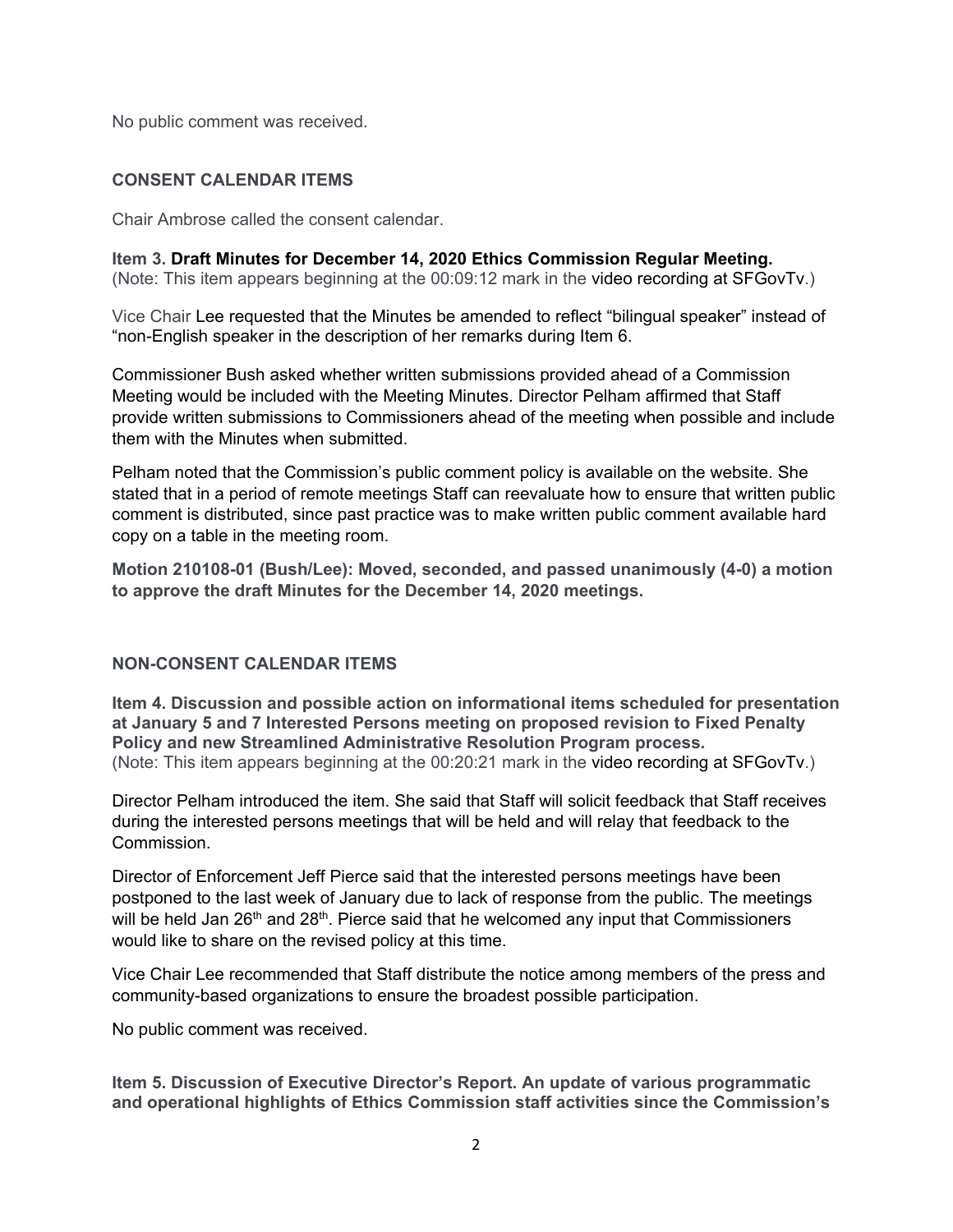**previous meeting. The Executive Director's written report, which is available on the Commission's website, covers a range of topics such the Commission's budget, outreach activities, campaign finance disclosure and public financing programs, audit program, lobbyist program, campaign consultant program, permit consultant program, major developer program, and future staff projects. Any of these subjects may potentially be part of the Director's presentation or discussed by the Commission**. (Note: This item appears beginning at the 00:28:36 mark in the video recording at SFGovTv.)

Director Pelham presented the item. She stated that this month's report reflects the considerable amount of work that Staff invested as 2020 came to a close.

Pelham provided an update on hiring. She noted that Tyler Field and Jarrod Flores from the EDDA Division have transitioned into new roles. The Commission has posted a third vacancy in the EDDA division for a 1052 analyst. She noted that the Commission continues to move forward in hiring positions to the Policy, Engagement & Compliance, Enforcement, and Audit Divisions.

Pelham updated the Commission on the Racial Equity Action Plan, noting that the current draft is considerably more detailed than the version she presented to the Commission in December.

Pelham provided an update on Staff's work to implement the BLA's recommendations, highlighting Attachment 1 from her report details Staff's approach to implementing each of the 16 recommendations.

Pelham explained updates in the City's budget process, including the requirement that departments propose 7.5 percent cuts and contingency proposals of an additional 2.5 percent cuts, for a total of 10 percent. Pelham noted that these cuts, coupled with mandatory attrition savings, could translate to a reduction of 6 or 7 of the Commission's Staff, or roughly 25 percent. Pelham stated that Staff would comply with these budget requirements while also advocating for the resources that the Commission requires to fulfill the mandate that voters have established. She noted that while Staff had anticipated to receive public input on the proposed budget through Interested Persons Meetings, the Commission intends instead to hold a Special Meeting of the Commission to do so, which is now scheduled for January 21.

Finally Pelham noted that Jenica Maldonado is leaving the City Attorney's Office to join the Renne Public Law Group and thanked her for her service.

Commissioner Chiu stated that a 10 percent cut to the Commission's budget would amount to a disparate impact on a department so small as this. She noted that while the budget process has acknowledged the value of racial equity it has apparently overlooked other forms of equity, including how imposing a flat budget cut across city departments would be an imperfect solution. Chiu stated that if the City requires this of the Commission it will be clear that the City is not serious about rooting out corruption. Chiu highlighted a discrepancy between the advice from the Mayor's Budget Office that the Commission move forward with filling vacancies and the requirement from that same Office that the Commission propose cuts to its personnel. She expressed an ambition that the Commission makes its views known, through an op-ed or other means.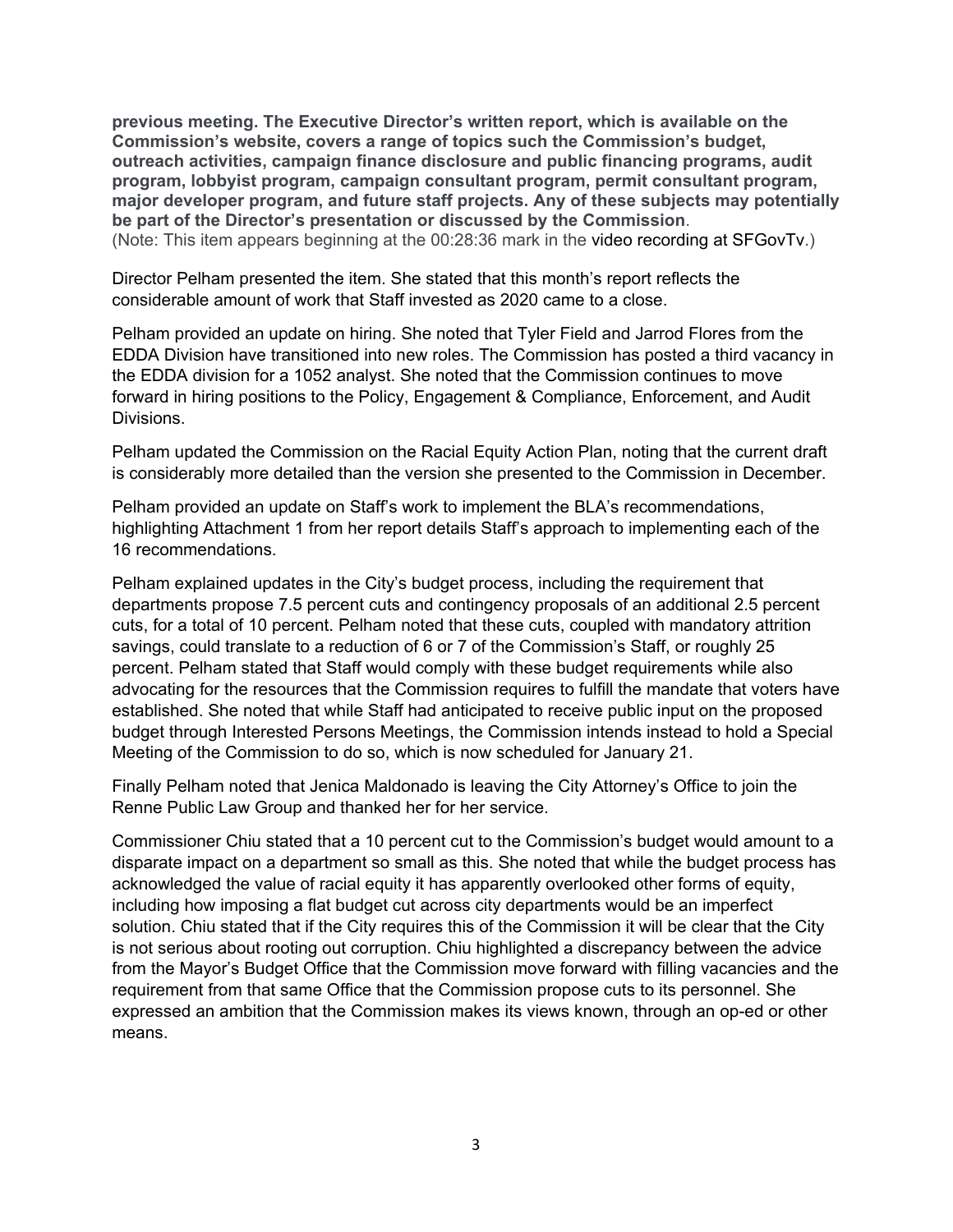Chair Ambrose agreed that it would be important at the Commission's Special Meeting on January 21 the equity considerations that Chiu had identified.

Bush recommended that in communicating the Commission's needs it be very specific. He noted the BLA's findings that the Enforcement Division resolves investigations on a 2 to 3 year average timeline in comparison to 6 months at other agencies. He stated that without additional investigators it would be impossible for the Commission to implement the BLA's recommendation. He stated that the City has some five officials who are likely to face criminal trial in the next year. Bush further noted shortcomings in the reporting of relationships, financial interests, and gifts of travel. He stated that the District Attorney is behesting payments to fund research on best practices in policing, and suggested that if the DA can do so the Ethics Commission might also behest payments to fund Ethics positions or programs. Bush also requested that the Commission be agendized to take action on items like the Executive Director's Report.

Lee added herself to Chiu's comments and requested that the Commission take steps to engage the public in the budget process.

Chair Ambrose stated that the Commission might consider explicitly identifying on the agenda the subdivisions of the Executive Director's Report, so that the public can better anticipate what topics the Commission might discuss at a meeting. She further stated that she believed a Report was a discussion item and not an action item but that any issues suitable for possible Commission action could be agendized separately. Chair Ambrose affirmed Bush's idea that it might be possible to behest payments to fund the Commission's work. She likewise stated that the Commission might consider work-orders, whereby other City departments who rely upon the Commission's work might pay for the cost of those services.

On the issue of work-orders, Bush emphasized the value of the Commission's e-filing project, which is suitable for work-order because it will reduce the cost to departments and also increase transparency for the City and the public by making Ethics the single repository of Form 700 filings.

Chiu identified the Commission's Ethics@Work training program as further suitable for the workorder model, a training program unlikely to be implemented in the absence of the three or four additional hires that the program might require.

Chair Ambrose requested that Director Pelham include in the agenda for the January 21 Special Meeting a line-item for consideration of a work-order approach to funding.

No Public Comment was received.

**Item 6. Discussion and possible action on items for future meetings.** (Note: This item appears beginning at the 01:26:26 minute mark in the video recording at SFGovTv.)

Chair Ambrose noted that Randy Riddle had died. She described Riddle as having worked with the City Attorney's Office and that he had collaborated with Bush in drafting the Charter language that created the Ethics Commission. She requested that the Commission agendize a resolution at a future meeting to recognize Riddle's contributions.